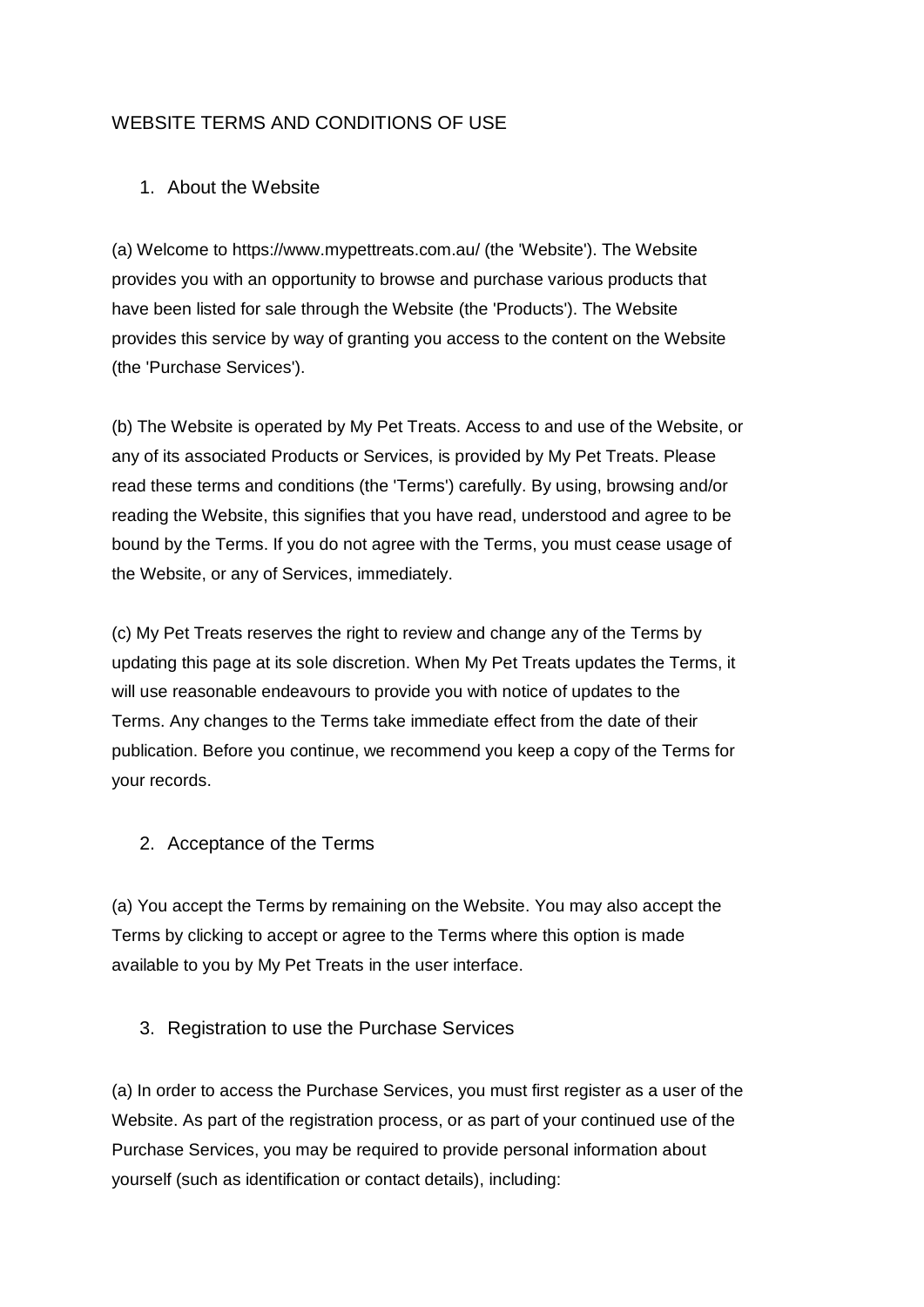(i) Email address

(b) You warrant that any information you give to My Pet Treats in the course of completing the registration process will always be accurate, correct and up to date.

(c) Once you have completed the registration process, you will be a registered member of the Website ('Member') and agree to be bound by the Terms. As a Member you will be granted immediate access to the Purchase Services.

(d) You may not use the Purchase Services and may not accept the Terms if:

(a) you are not of legal age to form a binding contract with My Pet Treats; or (b) you are a person barred from receiving the Purchase Services under the laws of Australia or other countries including the country in which you are resident or from which you use the Purchase Services.

### 4. Your obligations as a Member

(a) As a Member, you agree to comply with the following: You will use the Purchase Services only for purposes that are permitted by:

(i) the Terms;

(ii) any applicable law, regulation or generally accepted practices or guidelines in the relevant jurisdictions;

(iii) you have the sole responsibility for protecting the confidentiality of your password and/or email address. Use of your password by any other person may result in the immediate cancellation of the Purchase Services;

(iv) any use of your registration information by any other person, or third parties, is strictly prohibited. You agree to immediately notify My Pet Treats of any unauthorised use of your password or email address or any breach of security of which you have become aware;

(v) access and use of the Website is limited, non-transferable and allows for the sole use of the Website by you for the purposes of My Pet Treats providing the Purchase Services;

(vi) you will not use the Purchase Services or Website for any illegal and/or unauthorised use which includes collecting email addresses of Members by electronic or other means for the purpose of sending unsolicited email or unauthorised framing of or linking to the Website;

(vii) you agree that commercial advertisements, affiliate links, and other forms of solicitation may be removed from the Website without notice and may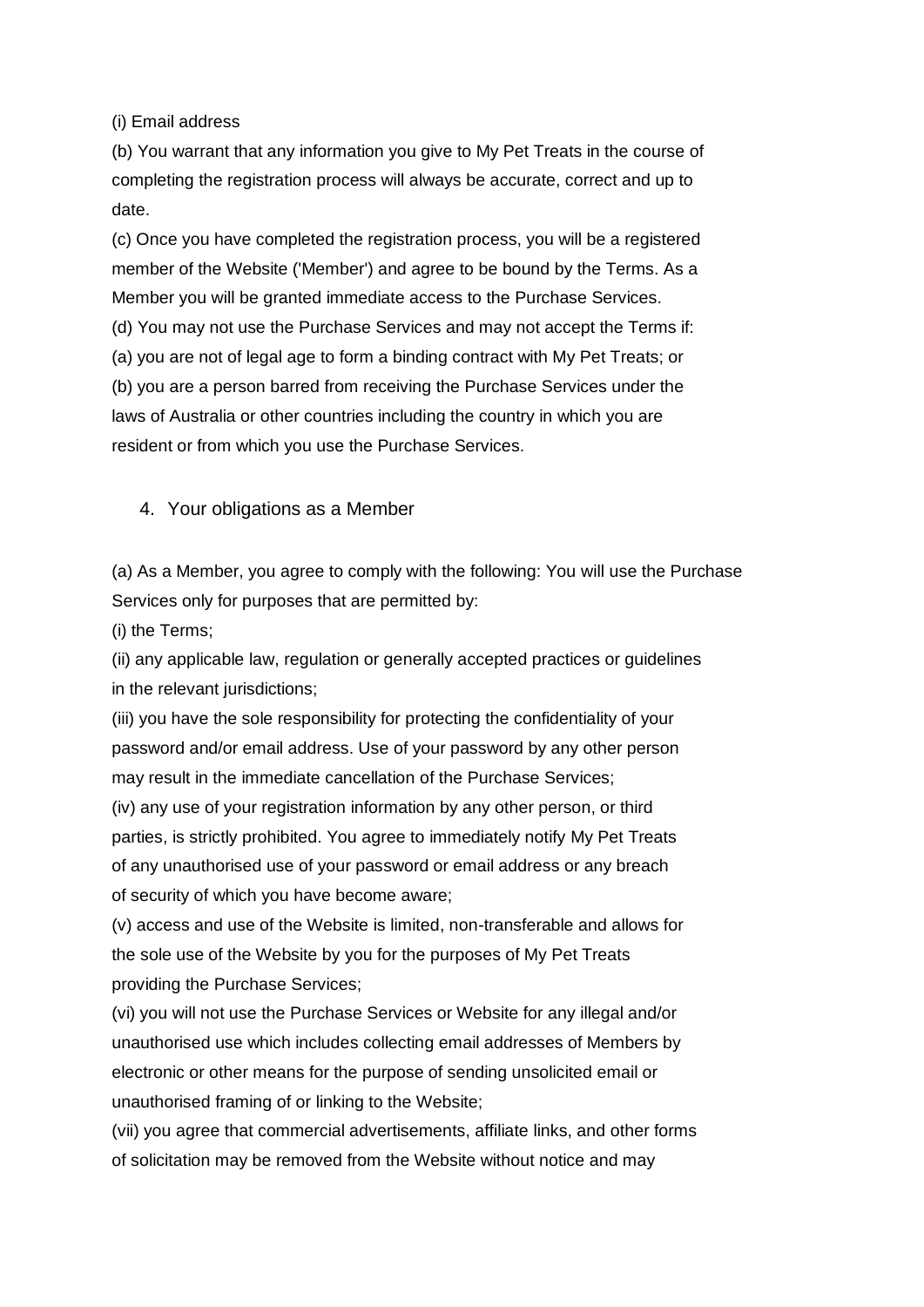result in termination of the Purchase Services. Appropriate legal action will be taken by My Pet Treats for any illegal or unauthorised use of the Website; and

(viii) you acknowledge and agree that any automated use of the Website or its Purchase Services is prohibited.

### 5. Purchase of Products and Returns Policy

(a) In using the Purchase Services to purchase the Product through the Website, you will agree to the payment of the purchase price listed on the Website for the Product (the 'Purchase Price').

(b) Payment of the Purchase Price may be made through eWay (the 'Payment Gateway Provider'). In using the Purchase Services, you warrant that you have familiarised yourself with, and agree to be bound by, the applicable Terms and Conditions of Use, Privacy Policy and other relevant legal documentation provided by the Payment Gateway Providers.

(c) Following payment of the Purchase Price being confirmed by My Pet Treats, you will be issued with a receipt to confirm that the payment has been received and My Pet Treats may record your purchase details for future use.

(d) My Pet Treats may, at their sole discretion, provide a refund on the return of the Products within 14 days where the Product packaging is unopened and remains in a saleable condition. You acknowledge and agree that you are liable for any postage and shipping costs associated with any refund pursuant to this clause.

### 6. Warranty

(a) My Pet Treats Products come with guarantees that cannot be excluded under the Australian Consumer Law. You are entitled to a replacement or refund for a major failure of the Product and compensation for any other reasonably foreseeable loss or damage. You are also entitled to have the Products repaired or replaced if the Products fail to be of acceptable quality and the failure does not amount to a major failure (the 'Warranty').

(b) You may make a claim under this clause (the 'Warranty Claim') for material defects and workmanship in the Products within 14 days from the date of purchase (the 'Warranty Period').

(c) In order to make a Warranty Claim during the Warranty Period, you must provide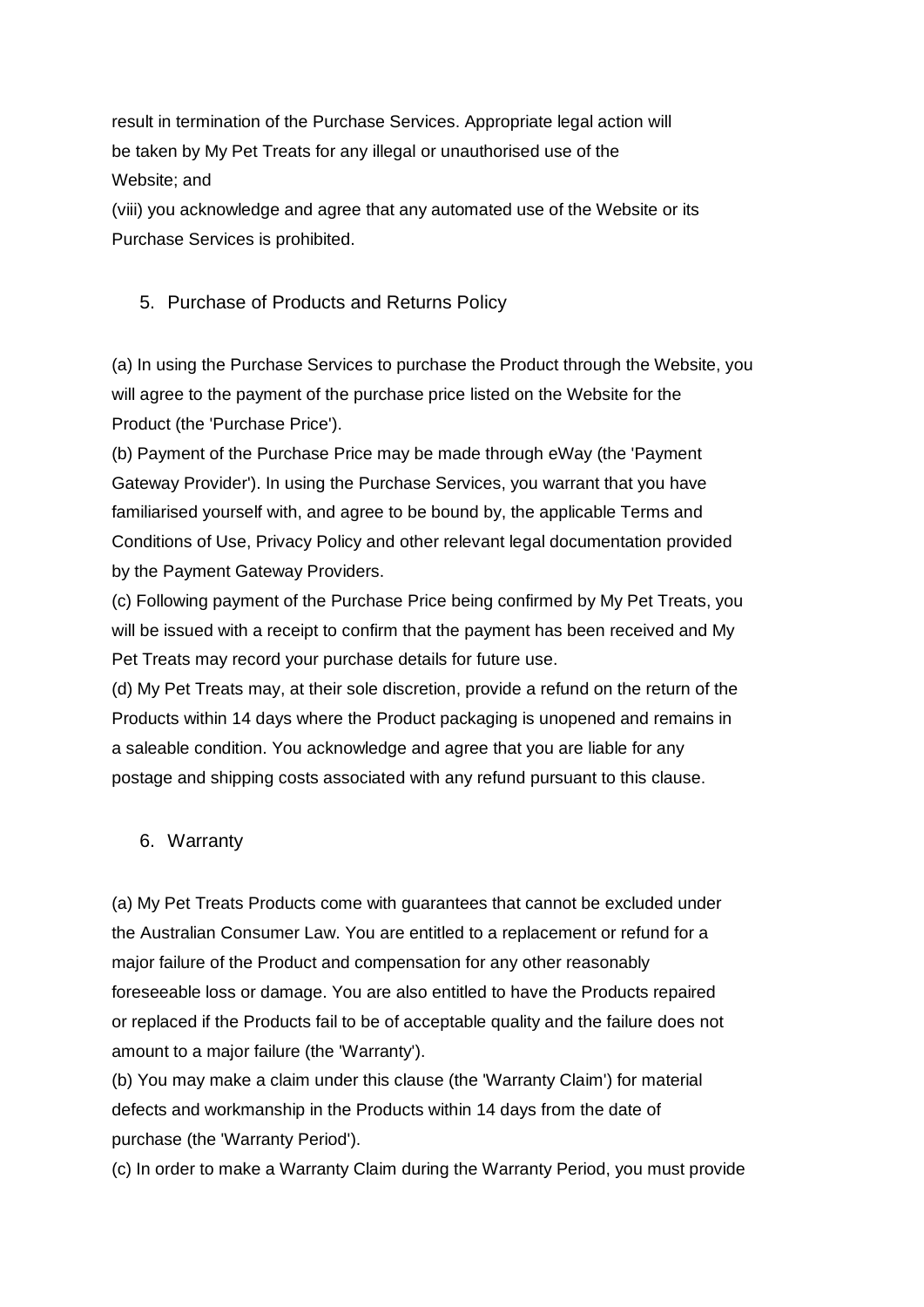proof of purchase to My Pet Treats showing the date of purchase of the Products, provide a description of the Products and the price paid for the Products by sending written notice to My Pet Treats at 5/23 Park Road, Cheltenham, Victoria, 3192 Australia or by email at returns@mypettreats.com.au.

(d) Where the Warranty Claim is accepted then My Pet Treats will, at its sole discretion, either repair or replace any defective Products or part thereof with a new or remanufactured equivalent during the Warranty Period at no charge to you for parts or labour. You acknowledge and agree that you will be solely liable for any postage or shipping costs incurred in facilitating the Warranty Claim. (e) The Warranty shall be the sole and exclusive warranty granted by My Pet Treats and shall be the sole and exclusive remedy available to you in addition to other

rights and under a law in relation to the Products to which this warranty relates. (f) All implied warranties including the warranties of merchantability and fitness for use are limited to the Warranty Period.

(g) The Warranty does not apply to any appearance of the supplied Products nor to the additional excluded items set forth below nor to any supplied Products where the exterior of which has been damaged or defaced, which has been subjected to misuse, abnormal service or handling, or which has been altered or modified in design or construction.

# 7. Delivery

(a) You acknowledge that the Purchase Services offered by My Pet Treats integrate delivery (the ' Delivery Services') through the use of third party delivery companies (the ' Delivery Service Providers').

(b) In providing the Purchase Services, My Pet Treats may provide you with a variety of delivery and insurance options offered as part of the Delivery Services by the Delivery Service Providers. You acknowledge and agree that My Pet Treats is not the provider of these delivery and insurance options and merely facilitates your interaction with the Delivery Service Providers in respect to providing the Delivery Services.

(c) In the event that an item is lost or damaged in the course of the Delivery Services, My Pet Treats asks that you:

(i) contact the Delivery Service Provider directly to request a refund or to claim on any insurance options available; and

(ii) contact us by sending an email to paws@mypettreats.com.au outlining in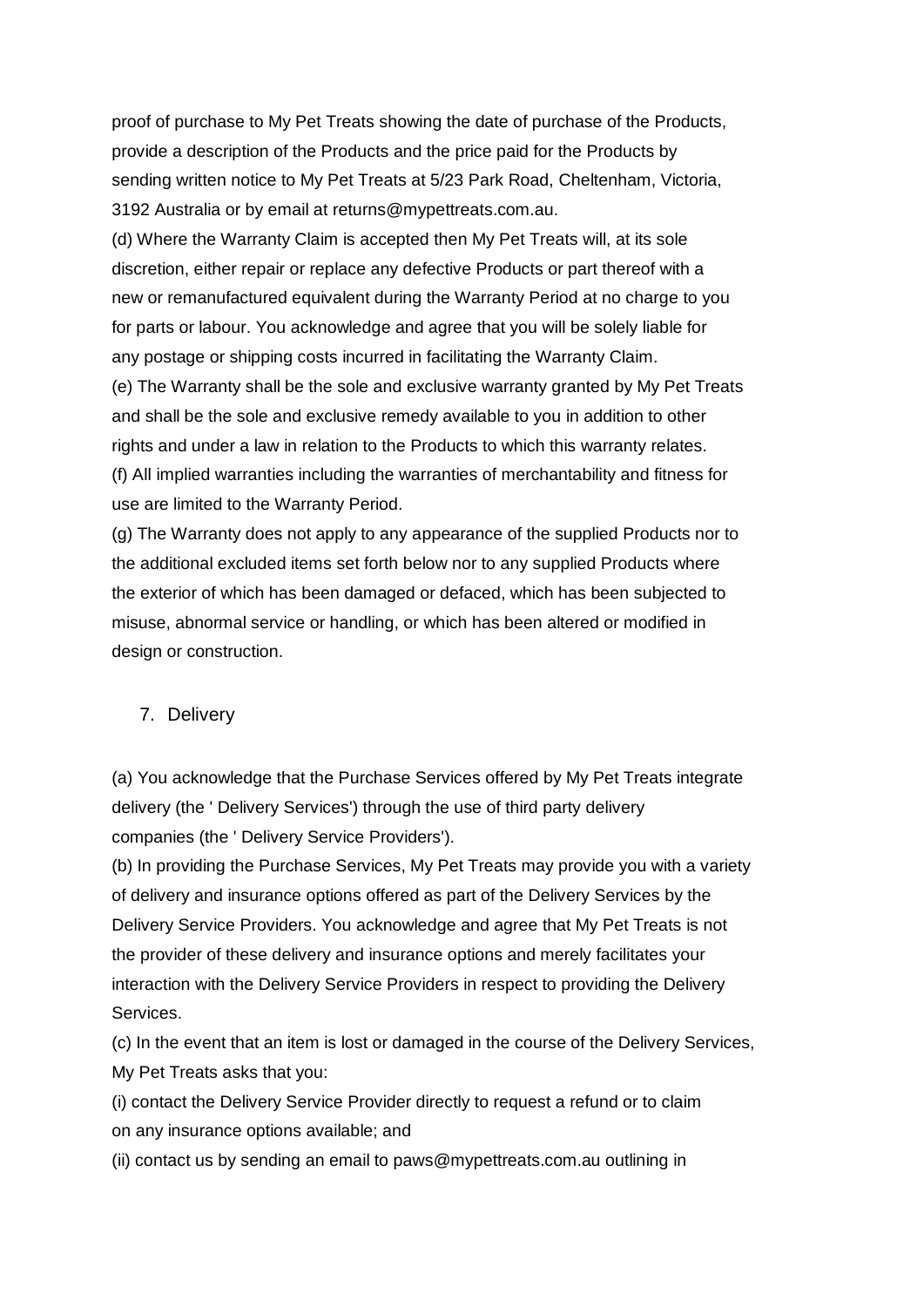what way the Products were damaged in transit so we are able to determine if the Delivery Service Provider should be removed from the Purchase Services.

# 8. Copyright and Intellectual Property

(a) The Website, the Purchase Services and all of the related products of My Pet Treats are subject to copyright. The material on the Website is protected by copyright under the laws of Australia and through international treaties. Unless otherwise indicated, all rights (including copyright) in the site content and compilation of the website (including text, graphics, logos, button icons, video images, audio clips and software) (the 'Content') are owned or controlled for these purposes, and are reserved by My Pet Treats or its contributors. (b) My Pet Treats retains all rights, title and interest in and to the Website and all related content. Nothing you do on or in relation to the Website will transfer to you: (a) the business name, trading name, domain name, trade mark, industrial design, patent, registered design or copyright of My Pet Treats; or (b) the right to use or exploit a business name, trading name, domain name, trade mark or industrial design; or

(c) a system or process that is the subject of a patent, registered design or copyright (or an adaptation or modification of such a system or process). (c) You may not, without the prior written permission of My Pet Treats and the permission of any other relevant rights owners: broadcast, republish, up-load to a third party, transmit, post, distribute, show or play in public, adapt or change in any way the Content or third party content for any purpose. This prohibition does not extend to materials on the Website, which are freely available for re-use or are in the public domain.

### 9. Privacy

(a) My Pet Treats takes your privacy seriously and any information provided through your use of the Website and/or the Purchase Services are subject to My Pet Treats Privacy Policy, which is available on the Website.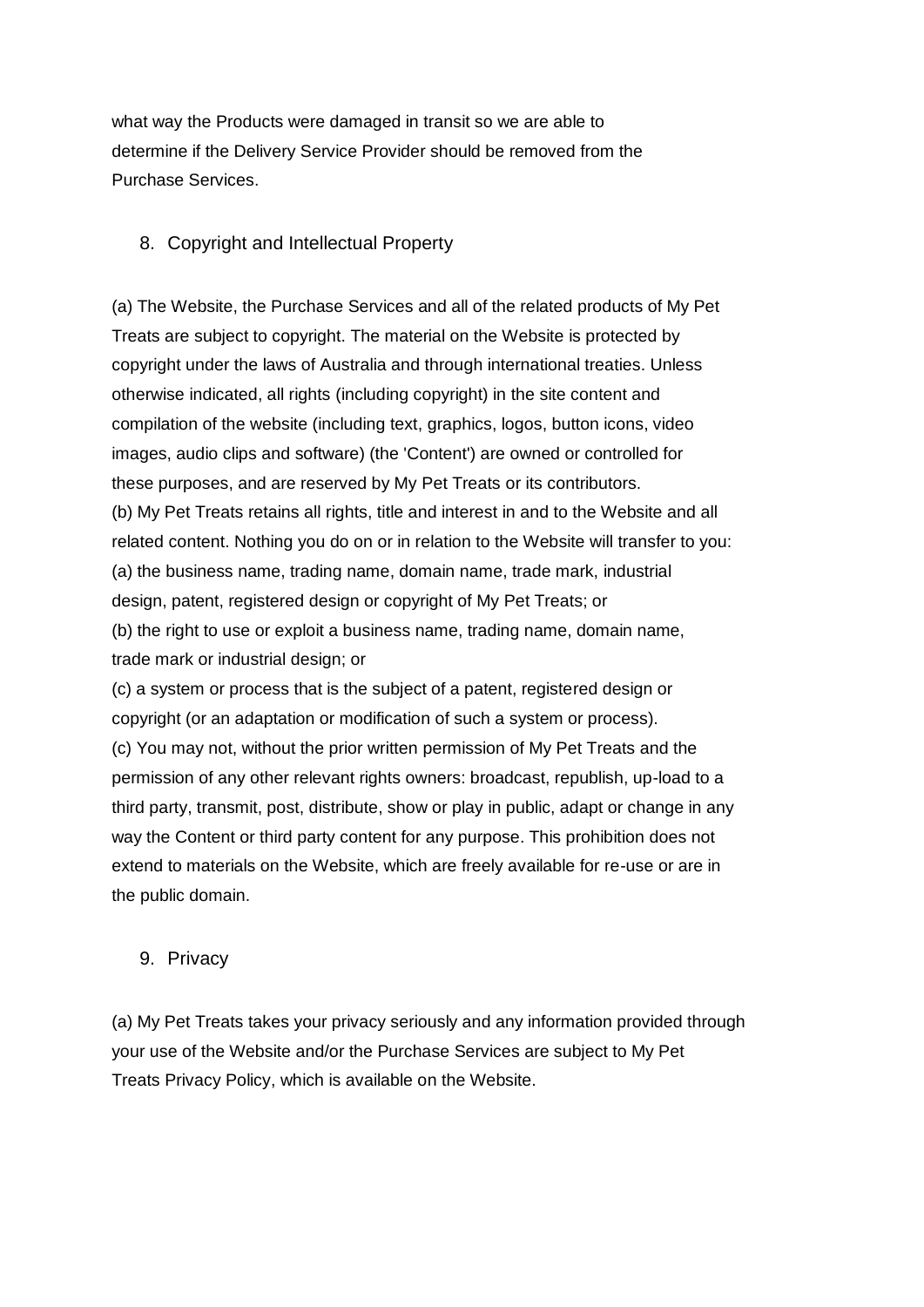#### 10.General Disclaimer

(a) You acknowledge that My Pet Treats does not make any terms, guarantees, warranties, representations or conditions whatsoever regarding the Products other than provided for pursuant to these Terms.

(b) My Pet Treats will make every effort to ensure a Product is accurately depicted on the Website, however, you acknowledge that sizes, colours and packaging may differ from what is displayed on the Website.

(c) Nothing in these Terms limits or excludes any guarantees, warranties, representations or conditions implied or imposed by law, including the Australian Consumer Law (or any liability under them) which by law may not be limited or excluded.

(d) Subject to this clause, and to the extent permitted by law:

(i) all terms, guarantees, warranties, representations or conditions which are not expressly stated in these Terms are excluded; and

(ii) My Pet Treats will not be liable for any special, indirect or consequential loss or damage (unless such loss or damage is reasonably foreseeable resulting from our failure to meet an applicable Consumer Guarantee), loss of profit or opportunity, or damage to goodwill arising out of or in connection with the Purchase Services or these Terms (including as a result of not being able to use the Purchase Services or the late supply of the Purchase Services), whether at common law, under contract, tort (including negligence), in equity, pursuant to statute or otherwise.

(e) Use of the Website, the Purchase Services, and any of the products of My Pet Treats (including the Delivery Services), is at your own risk. Everything on the Website, the Purchase Services, and the Products of My Pet Treats, are provided to you on an "as is" and "as available" basis, without warranty or condition of any kind. None of the affiliates, directors, officers, employees, agents, contributors, third party content providers or licensors of My Pet Treats including any third party where the Delivery Services are made available to you) make any express or implied representation or warranty about its Content or any products or Purchase Services (including the products or Purchase Services of My Pet Treats) referred to on the Website. This includes (but is not restricted to) loss or damage you might suffer as a result of any of the following:

(i) failure of performance, error, omission, interruption, deletion, defect, failure to correct defects, delay in operation or transmission, computer virus or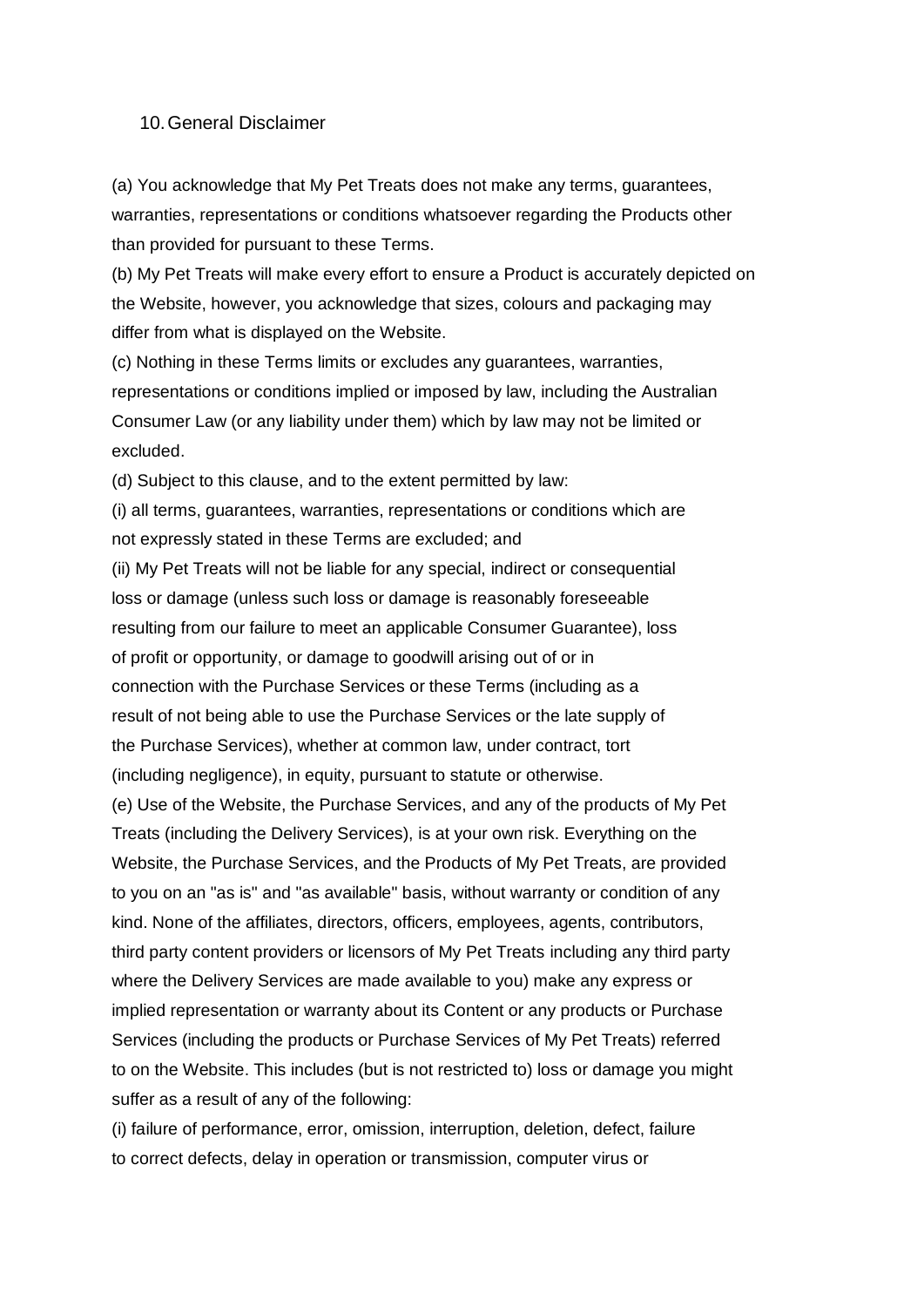other harmful component, loss of data, communication line failure, unlawful third party conduct, or theft, destruction, alteration or unauthorised access to records;

(ii) the accuracy, suitability or currency of any information on the Website, the Purchase Service, or any of its Content related products (including third party material and advertisements on the Website);

(iii) costs incurred as a result of you using the Website, the Purchase Services or any of the Products;

(iv) the Content or operation in respect to links which are provided for the User's convenience;

(v) any failure to complete a transaction, or any loss arising from e-commerce transacted on the Website; or

(vi) any defamatory, threatening, offensive or unlawful conduct of third parties or publication of any materials relating to or constituting such conduct.

### 11.Limitation of Liability

(a) My Pet Treats total liability arising out of or in connection with the Purchase Services or these Terms, however arising, including under contract, tort (including negligence), in equity, under statute or otherwise, will not exceed the most recent Purchase Price paid by you under these Terms or where you have not paid the Purchase Price, then the total liability of My Pet Treats is the resupply of information or Purchase Services to you.

(b) You expressly understand and agree that My Pet Treats, its affiliates, employees, agents, contributors, third party content providers and licensors shall not be liable to you for any direct, indirect, incidental, special consequential or exemplary damages which may be incurred by you, however caused and under any theory of liability. This shall include, but is not limited to, any loss of profit (whether incurred directly or indirectly), any loss of goodwill or business reputation and any other intangible loss.

(c) My Pet Treats is not responsible or liable in any manner for any site content (including the Content and Third Party Content) posted on the Website or in connection with the Purchase Services, whether posted or caused by users of the website of My Pet Treats, by third parties or by any of the Purchase Services offered by My Pet Treats.

(d) You acknowledge that My Pet Treats does not provide the Delivery Services to you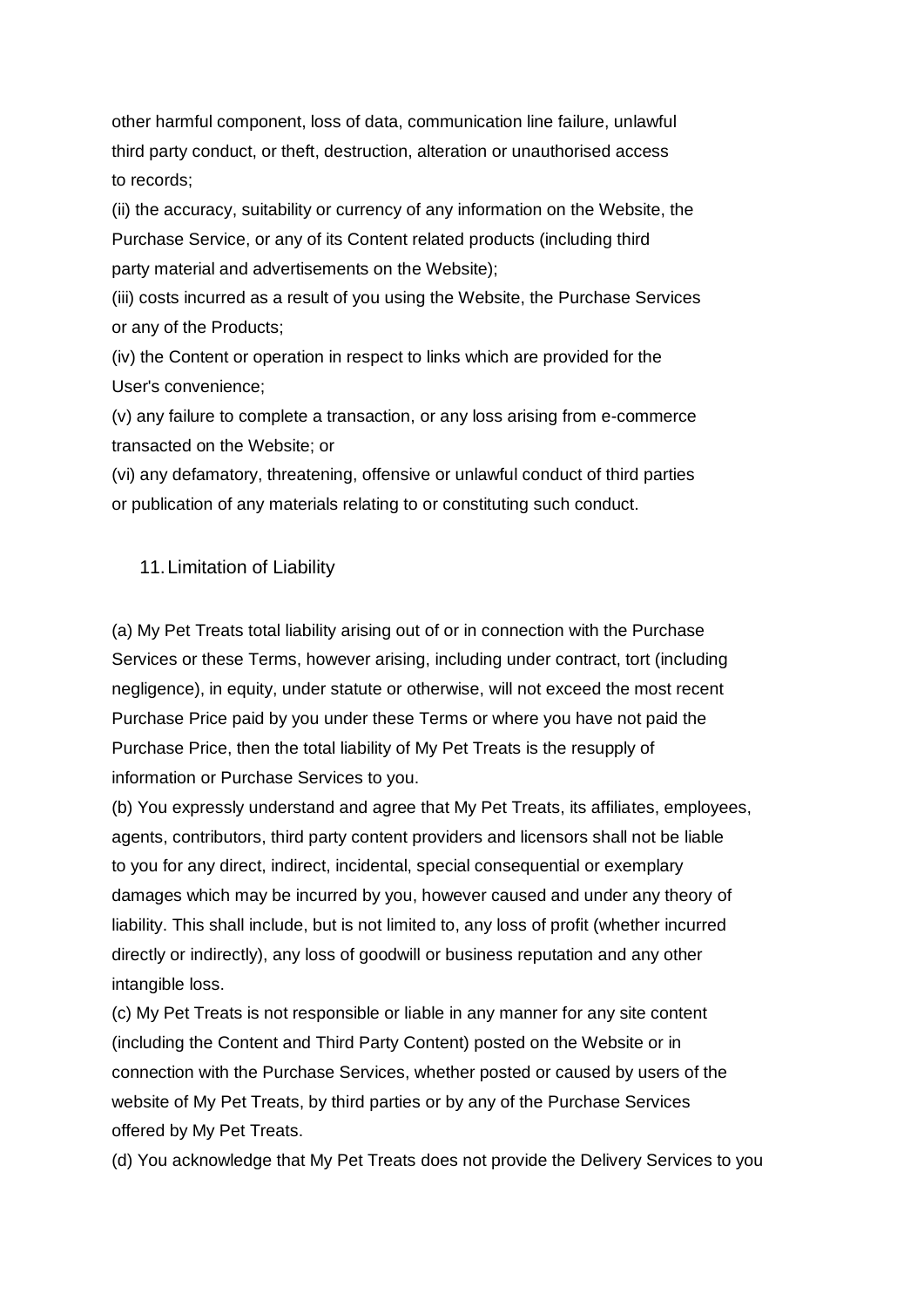and you agree that My Pet Treats will not be liable to you for any special, indirect or consequential loss or damage, loss of profit or opportunity, or damage to goodwill arising out of or in connection with the Delivery Services.

### 12.Termination of Contract

(a) The Terms will continue to apply until terminated by either you or by My Pet Treats as set out below.

(b) If you want to terminate the Terms, you may do so by:

(i) notifying My Pet Treats at any time; and

(ii) closing your accounts for all of the Purchase Services which you use,

where My Pet Treats has made this option available to you.

(c) Your notice should be sent, in writing, to My Pet Treats via the 'Contact Us' link on our homepage.

(d) My Pet Treats may at any time, terminate the Terms with you if:

(i) you have breached any provision of the Terms or intend to breach any provision;

(ii) My Pet Treats is required to do so by law;

(iii) the partner with whom My Pet Treats offered the Purchase Services to you has terminated its relationship with My Pet Treats or ceased to offer the

Purchase Services to you;

(iv) My Pet Treats is transitioning to no longer providing the Purchase Services to Users in the country in which you are resident or from which you use the service; or

(v) the provision of the Purchase Services to you by My Pet Treats is, in the opinion of My Pet Treats, no longer commercially viable.

(e) Subject to local applicable laws, My Pet Treats reserves the right to discontinue or cancel your membership to the Website at any time and may suspend or deny, in its sole discretion, your access to all or any portion of the Website or the Purchase Services without notice if you breach any provision of the Terms or any applicable law or if your conduct impacts My Pet Treats name or reputation or violates the rights of those of another party.

(f) When the Terms come to an end, all of the legal rights, obligations and liabilities that you and My Pet Treats have benefited from, been subject to (or which have accrued over time whilst the Terms have been in force) or which are expressed to continue indefinitely, shall be unaffected by this cessation, and the provisions of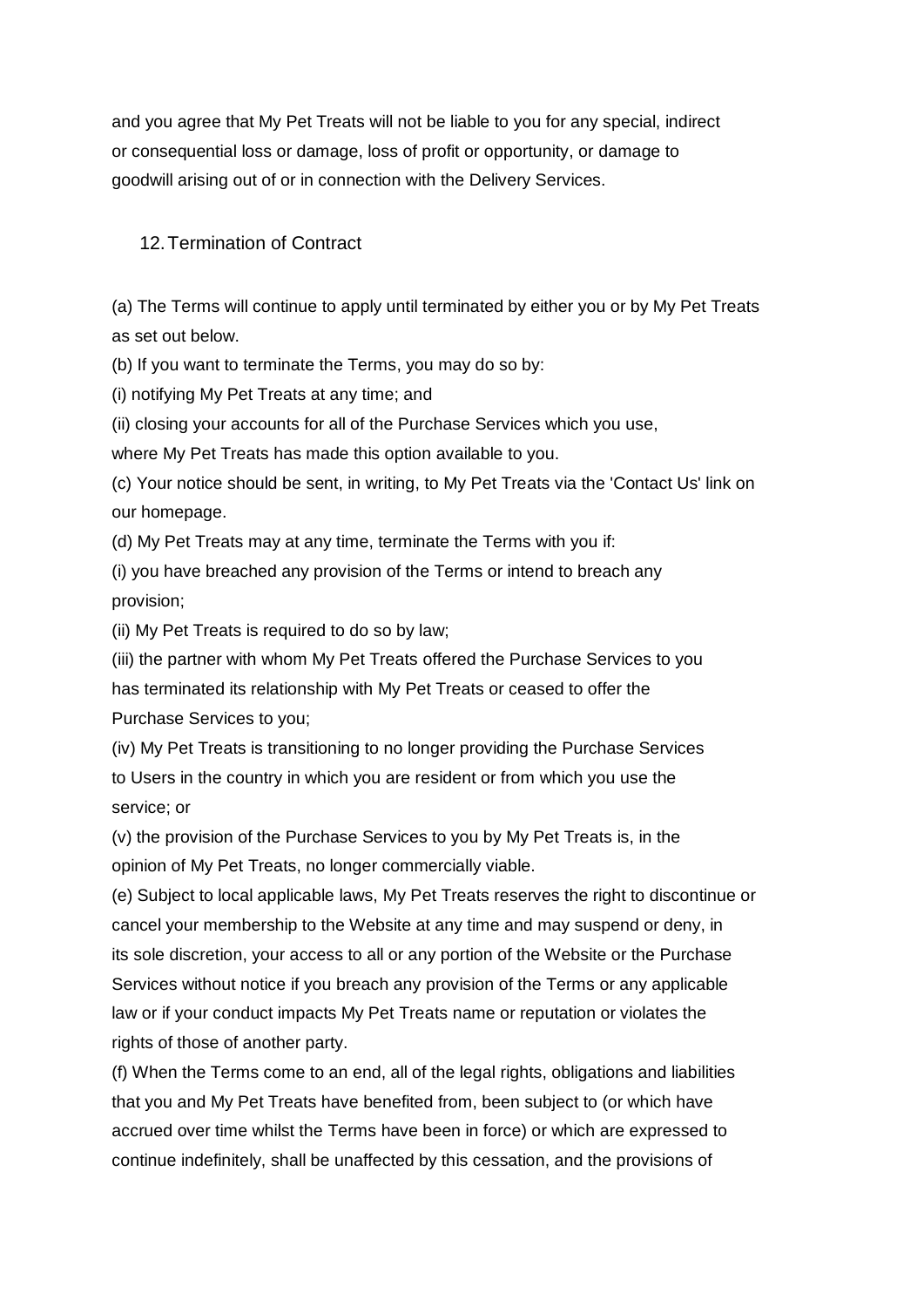this clause shall continue to apply to such rights, obligations and liabilities indefinitely.

# 13.Indemnity

(a) You agree to indemnify My Pet Treats, its affiliates, employees, agents, contributors, third party content providers and licensors from and against: (i) all actions, suits, claims, demands, liabilities, costs, expenses, loss and damage (including legal fees on a full indemnity basis) incurred, suffered or arising out of or in connection with any Content you post through the Website;

(ii) any direct or indirect consequences of you accessing, using or transacting on the Website or attempts to do so and any breach by you or your agents of these Terms; and/or

(iii) any breach of the Terms.

### 14.Dispute Resolution

(a) Compulsory:

If a dispute arises out of or relates to the Terms, either party may not commence any Tribunal or Court proceedings in relation to the dispute, unless the following clauses have been complied with (except where urgent interlocutory relief is sought).

(b) Notice:

A party to the Terms claiming a dispute ('Dispute') has arisen under the Terms, must give written notice to the other party detailing the nature of the dispute, the desired outcome and the action required to settle the Dispute.

(c) Resolution:

On receipt of that notice ('Notice') by that other party, the parties to the Terms ('Parties') must:

(i) Within 14 days of the Notice endeavour in good faith to resolve the Dispute expeditiously by negotiation or such other means upon which they may mutually agree;

(ii) If for any reason whatsoever, 14 days after the date of the Notice, the Dispute has not been resolved, the Parties must either agree upon selection of a mediator or request that an appropriate mediator be